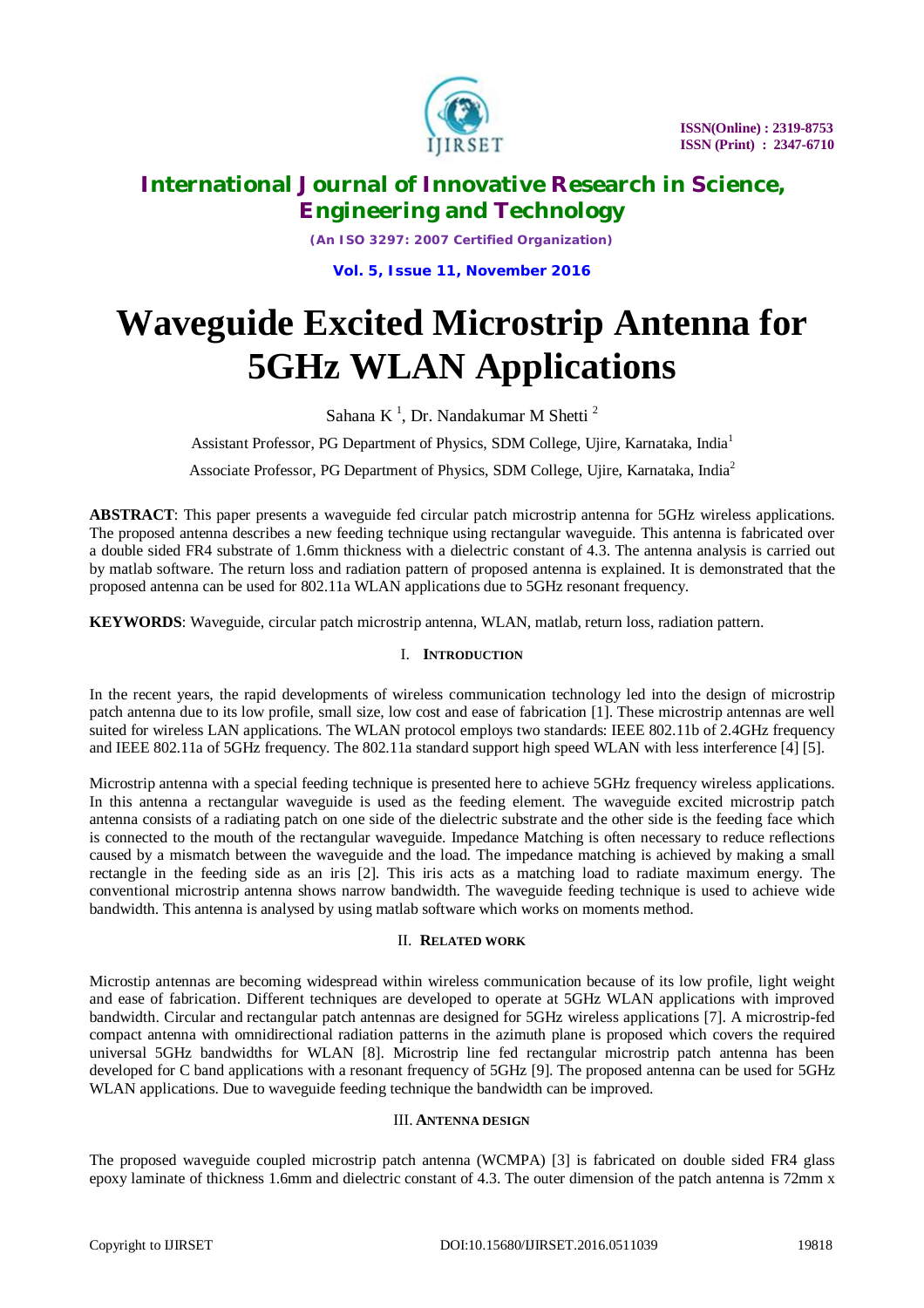

*(An ISO 3297: 2007 Certified Organization)*

### **Vol. 5, Issue 11, November 2016**

47mm which is same as the outer dimension of the C band rectangular waveguide. The feeding side consists of a rectangle with a dimension 34.84mm x 15.79mm which is same as the inner dimension of the rectangular waveguide. The size of the rectangular iris in the feeding side is 21.04mm x 9.47mm. The radiating side consists of a circular patch with a radius of 8.05mm.

The circular patch radius [1] [6]:

$$
r = \frac{F}{\left\{1 + \frac{2h}{\pi \epsilon F} \left[\ln\left(\frac{\pi F}{2h}\right) + 1.7726\right]\right\}^{1/2}}
$$

*F*

Here *h* is the thickness of the glass epoxy laminate,  $\varepsilon$  is the dielectric constant.  $F$  is given by:

$$
F = \frac{8.79 \times 10^9}{f_r \sqrt{\varepsilon}}
$$

Here  $f_{\text{r}}$  is the resonant frequency of the patch antenna. The resonant frequency in this design is 5GHz.



Figure1: Structure of the WCMPA

The structure of the waveguide coupled microstrip antenna is presented in the figure1.In this figure *l* ,*w* are the outer dimensions and  $a$ ,  $b$  are the inner dimensions of rectangular waveguide,  $a'$ ,  $b'$  are the dimensions of iris, and  $r$  is the radius of circular radiating patch.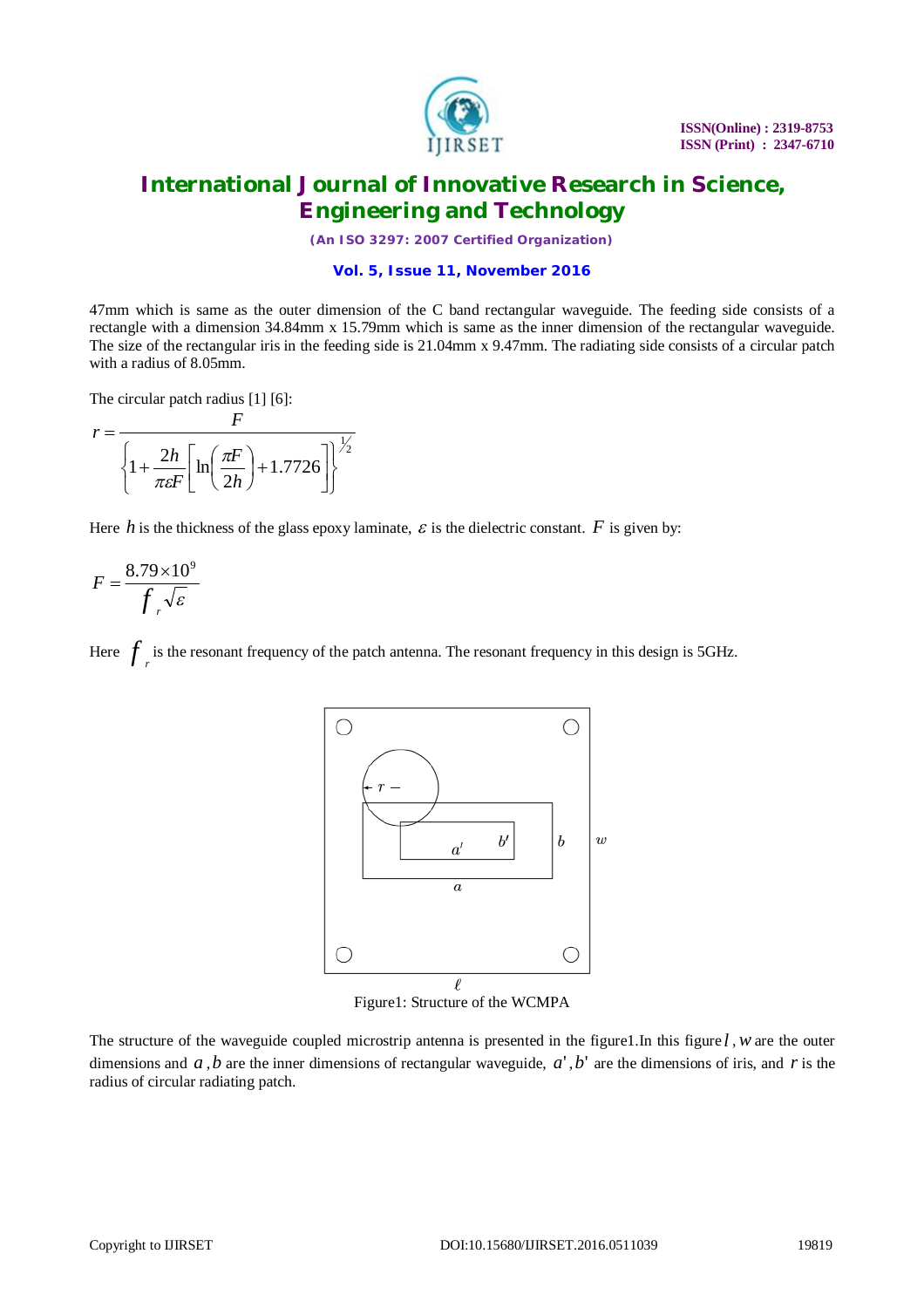

*(An ISO 3297: 2007 Certified Organization)*

**Vol. 5, Issue 11, November 2016**



Figure2: Radiating side of the proposed WCMPA

Figure 2 shows the radiating side of the proposed waveguide excited microstrip antenna. The circular patch radius is 8.05mm for a resonant frequency of 5GHz.



Figure3: Feeding side of the proposed WCMPA.

Figure 3 shows the feeding side of the proposed waveguide excited microstrip antenna. The antenna is fixed directly to the mouth of a rectangular waveguide. The dimension of etched portion is same as the inner dimensions of waveguide. The iris inside the waveguide acts as a load to match the impedance.

### IV.**RESULTS**

Figure 4 shows the simulated and the measured reflection coefficient versus frequency of the proposed antenna. This antenna is designed for a resonant frequency of 5GHz. Maximum return loss obtained by simulation is -46.23dB at a resonant frequency of 5.06GHz. Experimentally observed return loss from vector network analyser is -49.7dB for a resonant frequency 5.03GHz. At the resonant frequency of any antenna the real part of the impedance is 50Ω and the imaginary part is nearly zero. The impedance obtained for the proposed antenna is 50.526Ω. The bandwidth obtained for this antenna by simulation is 0.95GHz and experimentally observed bandwidth is 0.98GHz.

The current distribution of the proposed antenna also presented here. The circular radiating patch fixed at 90 degree from the feeding plated through hole. It is found that the maximum current distribution is obtained at an angle of 89.5 degree by simulation using matlab. Experimentally maximum current distribution obtained at an angle of 90 degree. The beamwidth obtained by simulation is 10 degree and measured beamwidth is 9 degree. The proposed antenna is found to be highly directional. Figure 5 shows the simulated and the measured 2D current distribution verses angle of rotation.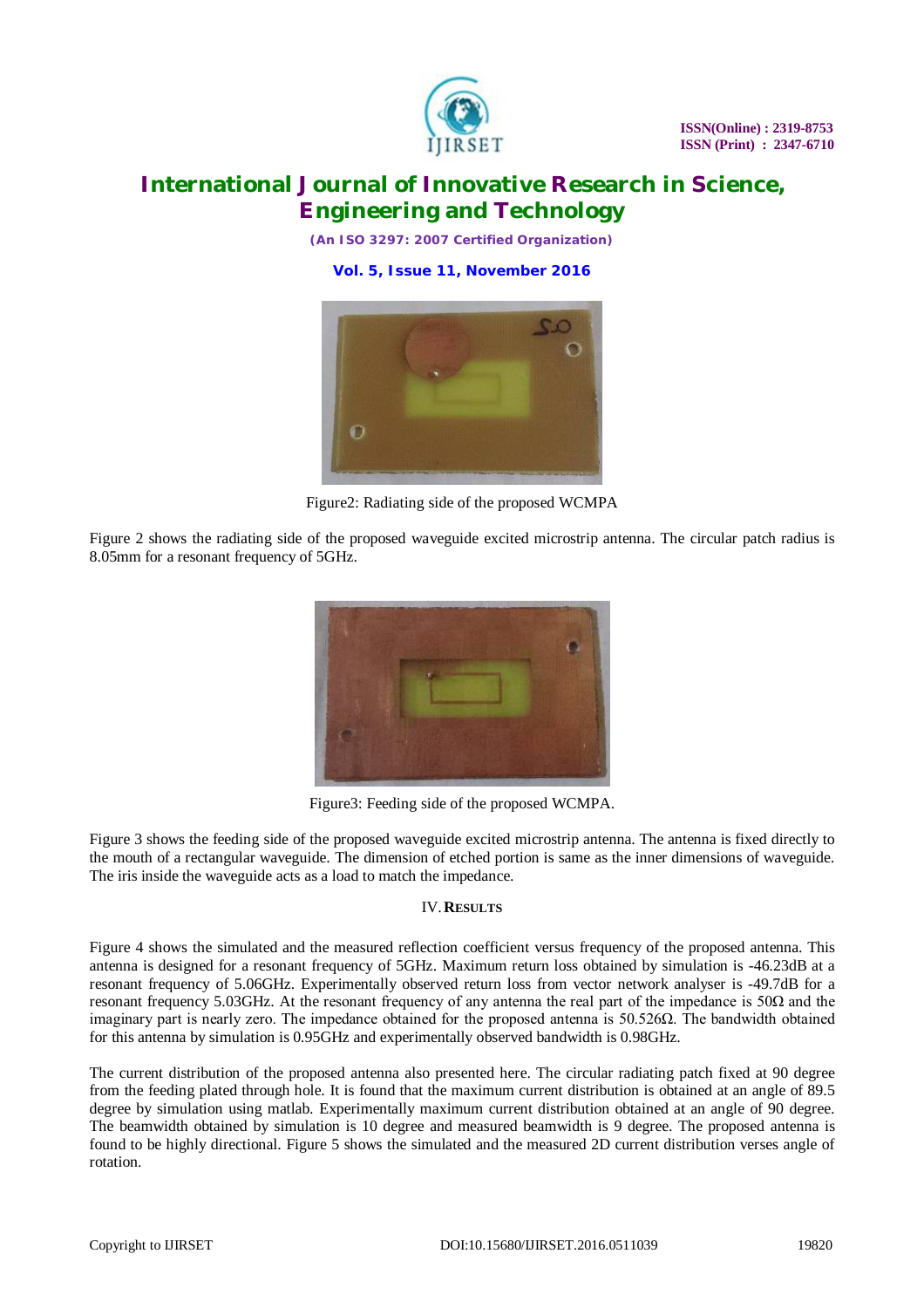

*(An ISO 3297: 2007 Certified Organization)*

**Vol. 5, Issue 11, November 2016**



Figure4: Simulated and measured return loss versus frequency

Figure4 shows the plot of return loss verses frequency by simulation using matlab and measured from vector network analyser.



Figure5: Simulated and measured 2D current distribution.

Figure5 shows the plot of current distribution for different orientations. Simulated result is obtained from matlab.

### V. **CONCLUSION**

A new type of antenna is presented by using rectangular waveguide as the feeding element. The above result shows that the proposed antenna resonates from 4.6GHz to 5.55GHz. Thus a wideband microstrip antenna for high speed wireless applications is designed and simulated. The maximum return loss obtained at 5.06GHz frequency which is the